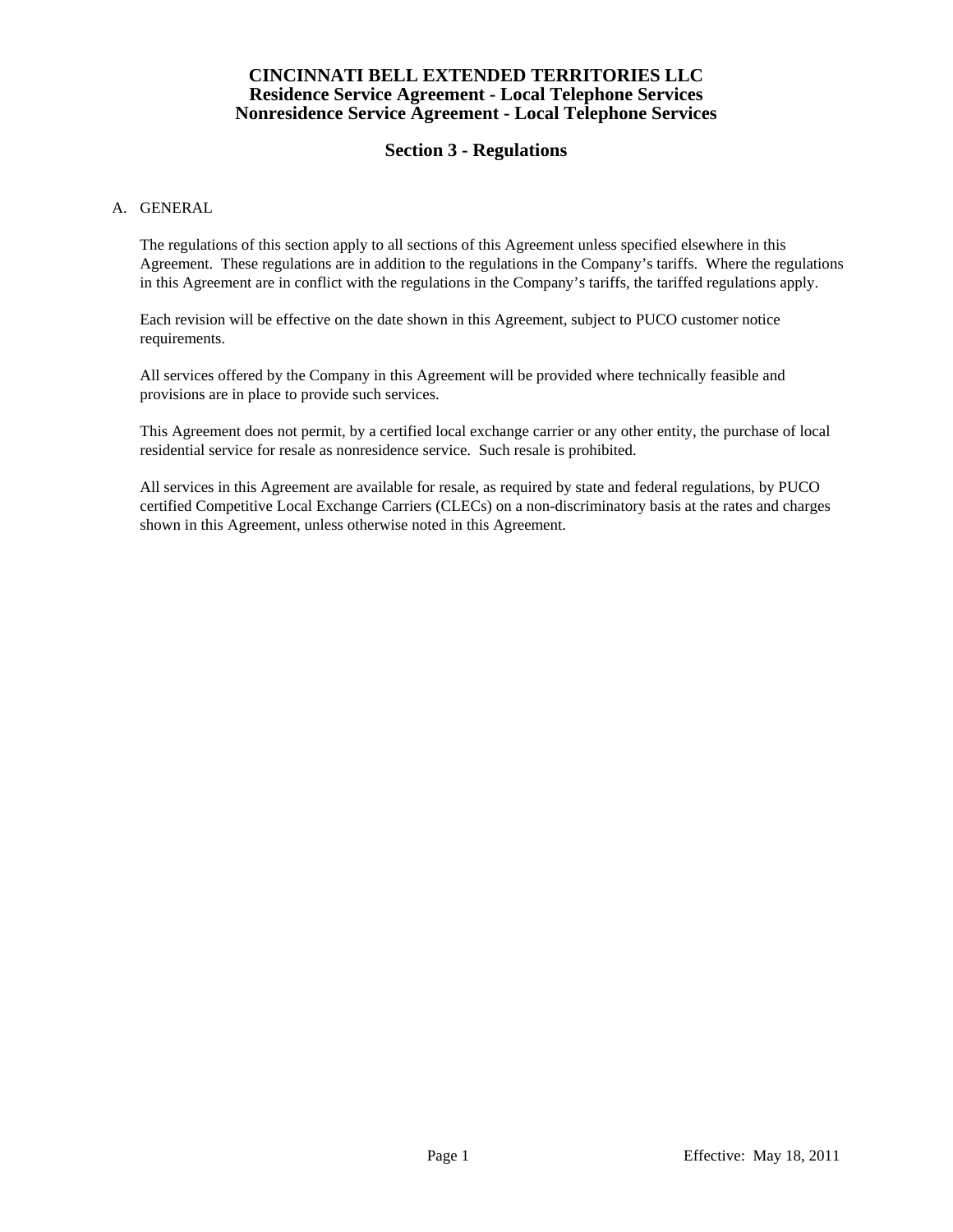# **Section 3 - Regulations**

### B. OBLIGATION AND LIABILITY OF THE COMPANY

### 1. Availability of Facilities

 The Company's obligation to furnish service or to continue to furnish service is dependent on its ability to obtain, retain, and maintain without unreasonable expense suitable rights and facilities, and to provide for the installation of those facilities required incident to the furnishing and maintenance of that service.

### 2. Transmitting Messages

 The Company does not undertake to transmit messages but offers the use of its facilities for communications between its customers.

### 3. Service Irregularities and Interruptions

 In view of the fact that the Customer has exclusive control of his communications over the facilities furnished him by the Company, and of the other uses for which facilities may be furnished him by the Company, and because of unavoidability of errors incident to the services and to the use of such facilities of the Company, the services and facilities furnished by the Company are subject to the terms, conditions, and limitations herein specified.

 No credit allowance will be made for interruptions due to electric power failure where the customer is responsible for providing electric power.

 The liability of the Company for damages arising out of mistakes, omissions, interruptions, delays or errors, or defects in transmission occurring in the course of furnishing service or facilities and not caused by the negligence of the Customer, or of the Company in failing to maintain proper standards of maintenance and operation and to exercise reasonable supervision, will in no event exceed an amount equivalent to the proportionate charge to the Customer for the period of service during which such mistake, omission, interruption, delay or error, or defect in transmission occurs.

 The Customer indemnifies and saves the Company harmless against claims for libel, slander, or infringement of copyright arising from the material transmitted over its facilities; against claims for infringement of patents arising from combining with, or using in connection with, facilities of the Company, apparatus and systems of the Customer; and against all other claims arising out of any act or omission of the Customer in connection with the facilities provided by the Company; and against any and all losses from damage to the Customer's facilities or equipment attached or connected to facilities furnished by the Company.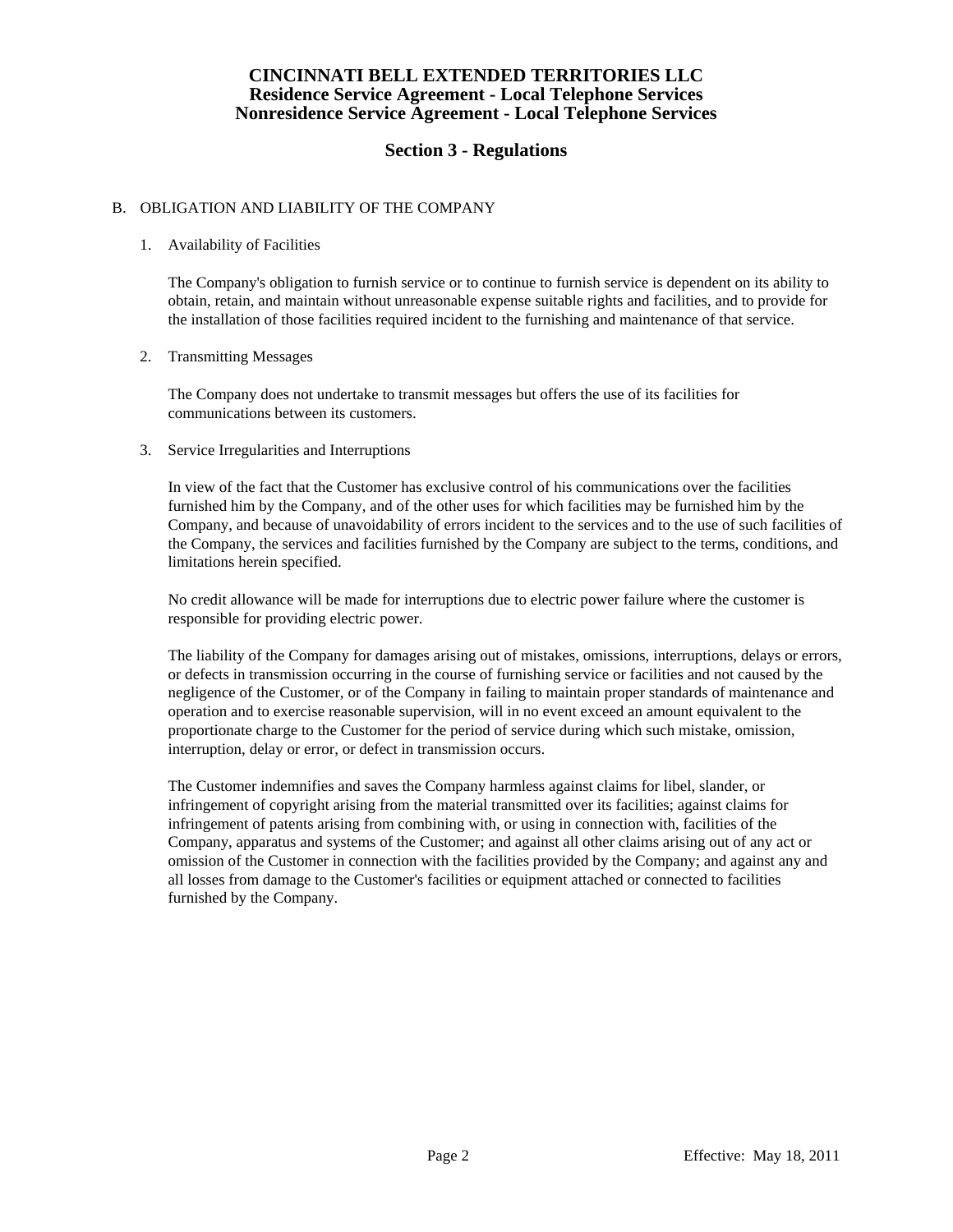# **Section 3 - Regulations**

## B. OBLIGATION AND LIABILITY OF THE COMPANY (Continued)

### 4. Use of Connecting Company Lines

 When the lines of other telephone companies are used in establishing connections to points not reached by the Company's lines, the Company is not liable for any act or omission of the other company or companies.

### 5. Defacement of Premises

 The Company is not liable for any defacement or damage to the Customer's premises resulting from the existence of the Company's equipment and associated wiring on such premises, or from the installation or removal thereof, when such defacement or damage is not the result of the negligence of the Company.

 When the Customer is a tenant and requests an installation that could, in the opinion of the Company, result in damage to the property of the owner, the customer must obtain, prior to installation, a written release from the owner or his authorized agent absolving the Company of liability.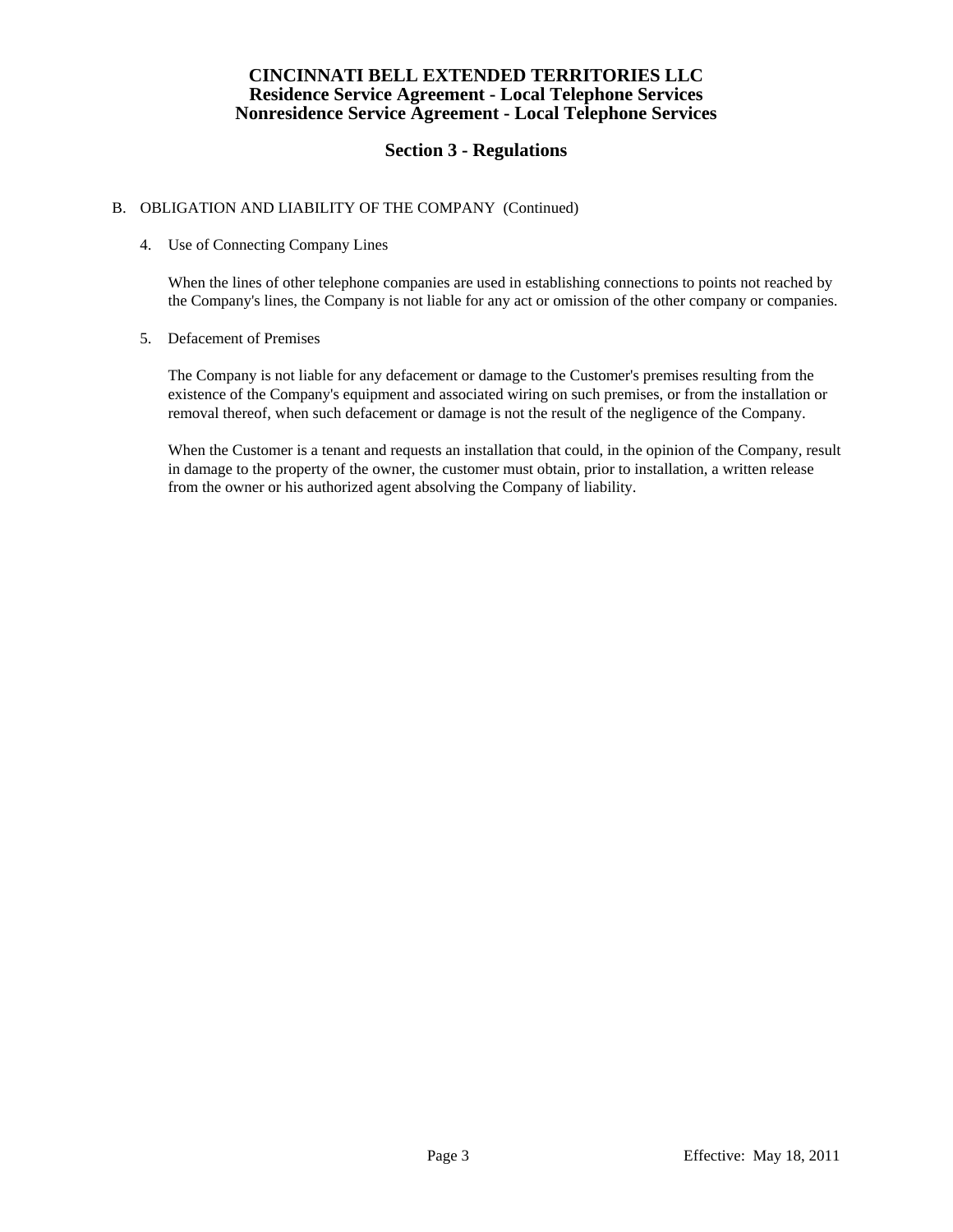# **Section 3 - Regulations**

### C. USE OF SERVICE AND FACILITIES

### 1. Ownership and Use of Service and Equipment

 Equipment and lines furnished by the Company on the premises of a Customer are the property of the Company, whose agents and employees have the right to enter the premises at any reasonable hour for the purpose of installing, inspecting, maintaining, or repairing the equipment and lines, or upon termination of the service, for the purpose of removing such equipment or lines.

 Equipment furnished by the Company must, upon termination of service for any cause whatsoever, be returned to it in good condition, except for reasonable wear and tear.

### 2. Shared Tenant Services.

 A sharer may provide service only within a single building, or a contiguous complex of buildings under common ownership or management. A contiguous complex of buildings may be intersected by public thoroughfares provided that the property segments created would be continuous in the absence of the thoroughfares. Where separate buildings are involved, they must have a related business purpose, i.e., industrial park, shopping center, or university.

 Participation in sharing systems shall be limited to occupants of a building or contiguous complex of buildings which compose a sharing system.

Direct interconnection of a sharing system with other PBX systems is prohibited.

 The Company will not be responsible for the manner in which the use of service or charges are allocated to others by a Customer who shares service. All applicable rates and charges for such service will be billed to the Customer.

 Service orders will be accepted by the Company only from the Customer. The Company will respond to repair and maintenance requests from others provided that the Customer is responsible for any maintenance of service charges that may be billed by the Company.

 Directory listings for the patrons of Customers who share Local Exchange Service will be provided as Additional Listings at the rates, terms, and conditions shown in Section 14 of this Agreement.

 Government and Education Discounts, as specified in Section 20 of this Agreement, do not apply for sharing applications.

 Rules and regulations regarding the resale and sharing of Local Exchange Service do not apply to hotels, hospitals and skilled nursing homes or where the end users of the exchange service are considered transient in nature and the service is considered incidental to the function of the organization providing such service.

 A sharer of Local Exchange Service who is utilizing customer provided equipment must comply with the rules and regulations concerning interconnection as specified in part C.3. following.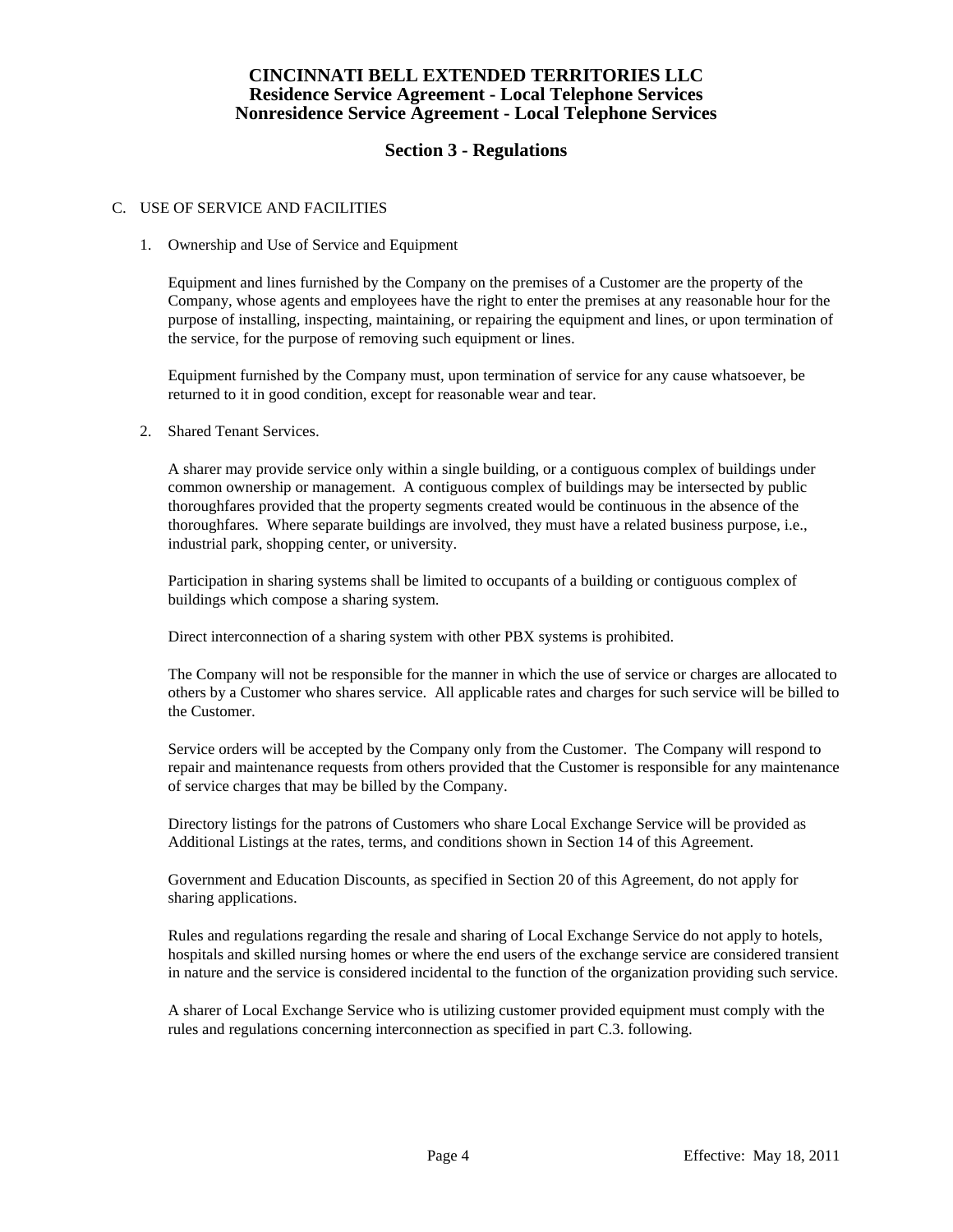# **Section 3 - Regulations**

### C. USE OF SERVICE AND FACILITIES (Continued)

- 3. Connections of Customer-Provided Terminal Equipment, Communications Systems, and Inside Wire
	- a. General

 Terminal equipment, communications systems and inside wire provided by the Customer may be connected at the Customer's premises to telecommunications services furnished by the Company where such connections are made in accordance with the provisions of Part 68 of the Federal Communications Commission's (FCC) Rules and Regulations and any applicable Company tariffs and/or service agreements, as are now in effect or may become effective.

b. Responsibility of the Customer

 The customer will be responsible for the installation, operation and maintenance of any customer-provided terminal equipment, communications system, or inside wire. No combinations of customer-provided terminal equipment, communications systems, or inside wire shall require change in or alteration of the equipment or services of the Company, cause electrical hazards to Company personnel, damage to Company equipment, malfunction of Company billing equipment, or degradation of service to persons other than the user of the subject terminal equipment or communications system, the calling or called party. Upon notice from the Company that customer-provided terminal equipment, communications system, or inside is causing such hazard, damage, malfunction or degradation of service, the Customer must make whatever changes are necessary to remove or prevent such hazard, damage, malfunction or degradation of service.

 The Customer will be responsible for the payment of a Maintenance of Service Charge as provided in Section13 of this Agreement for visits by a Company employee to the Customer's premises when a service difficulty or trouble report results from the use of customer-provided terminal equipment, communications system, or inside wire.

 The Customer assumes the risk of loss of service, damage to property or death or injury of the Customer or the Customer's agent with respect to operation and maintenance of any customer-provided terminal equipment, communications system, or inside wire. The Customer will save the Company harmless from any and all liability, claims, or damage suits arising out of the Customer's operation and maintenance of any customer-provided terminal equipment, communications system, or inside wire.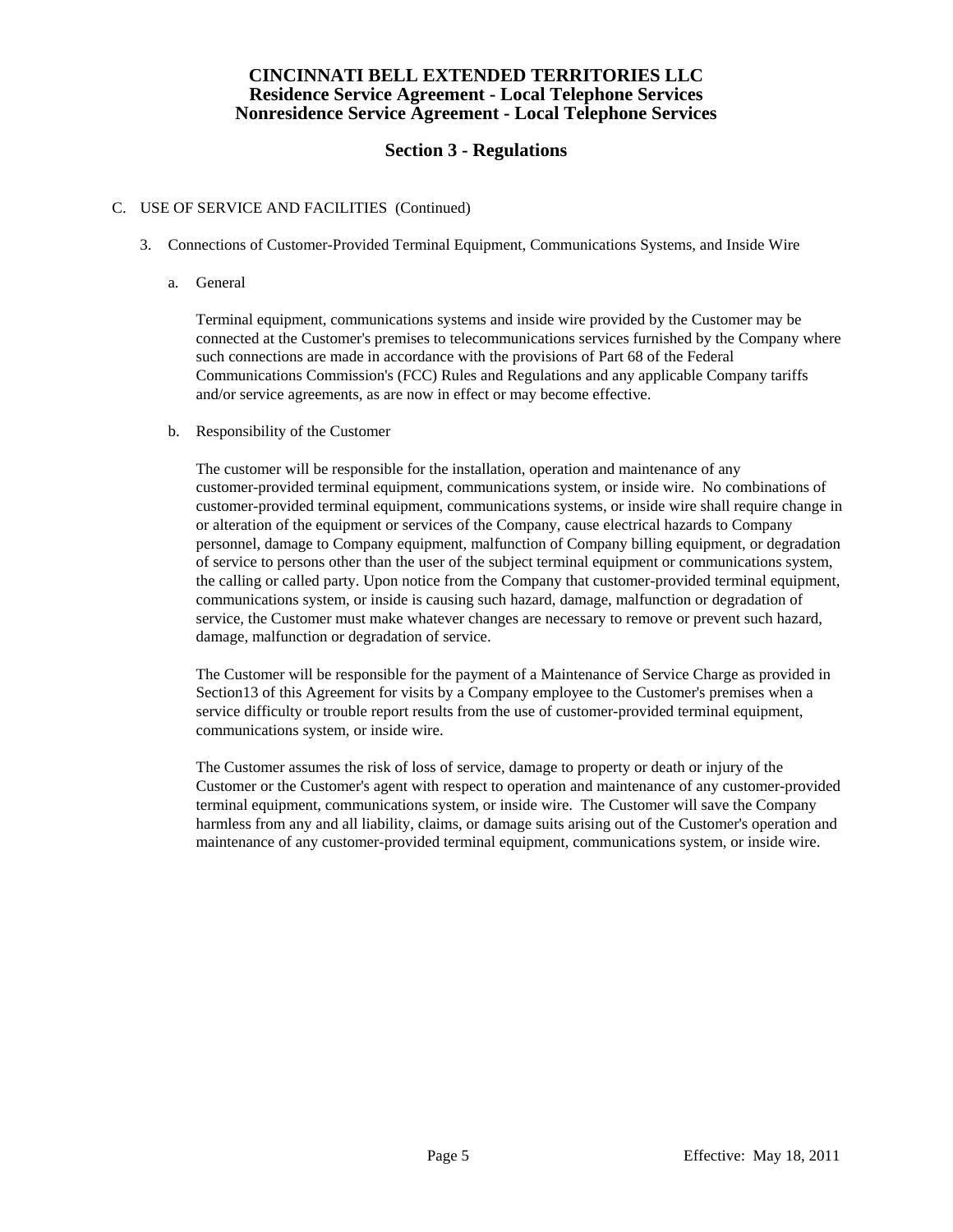# **Section 3 - Regulations**

### C. USE OF SERVICE AND FACILITIES (Continued)

- 3. Connections of Customer-Provided Terminal Equipment, Communications Systems, and Inside Wire (Continued)
	- c. Responsibility of the Company

 Telecommunications services are not represented as adapted to the use of customer-provided terminal equipment or communications systems. Where customer-provided terminal equipment or communications systems are used with telecommunications services, the responsibility of the Company shall be limited to the furnishing of service components suitable for telecommunications services and to the maintenance and operation of service components in a manner proper for such services. Subject to this responsibility the Company will not be responsible for:

 The through transmission of signals generated by the customer-provided terminal equipment or communications systems or for the quality of, or defects in such transmission, or

the reception of signals by customer-provided terminal equipment or communications systems, or

address signaling where such signaling is performed by customer-provided signaling equipment.

 The Company will, at the Customer's request, provide information concerning interface parameters needed to permit customer-provided terminal equipment to operate in a manner compatible with telecommunications services.

 The Company may make changes in its telecommunications services, equipment, operations or procedures, where such action is not inconsistent with Part 68 of the Federal Communications Commission's Rules and Regulations. If such changes can be reasonably expected to render any Customer's terminal equipment or communications system incompatible with telecommunications services, or require modification or alteration of such customer-provided terminal equipment or communications systems, or otherwise materially affect its use or performance, the Customer will be given adequate notice, in writing, to allow the Customer an opportunity to maintain uninterrupted service.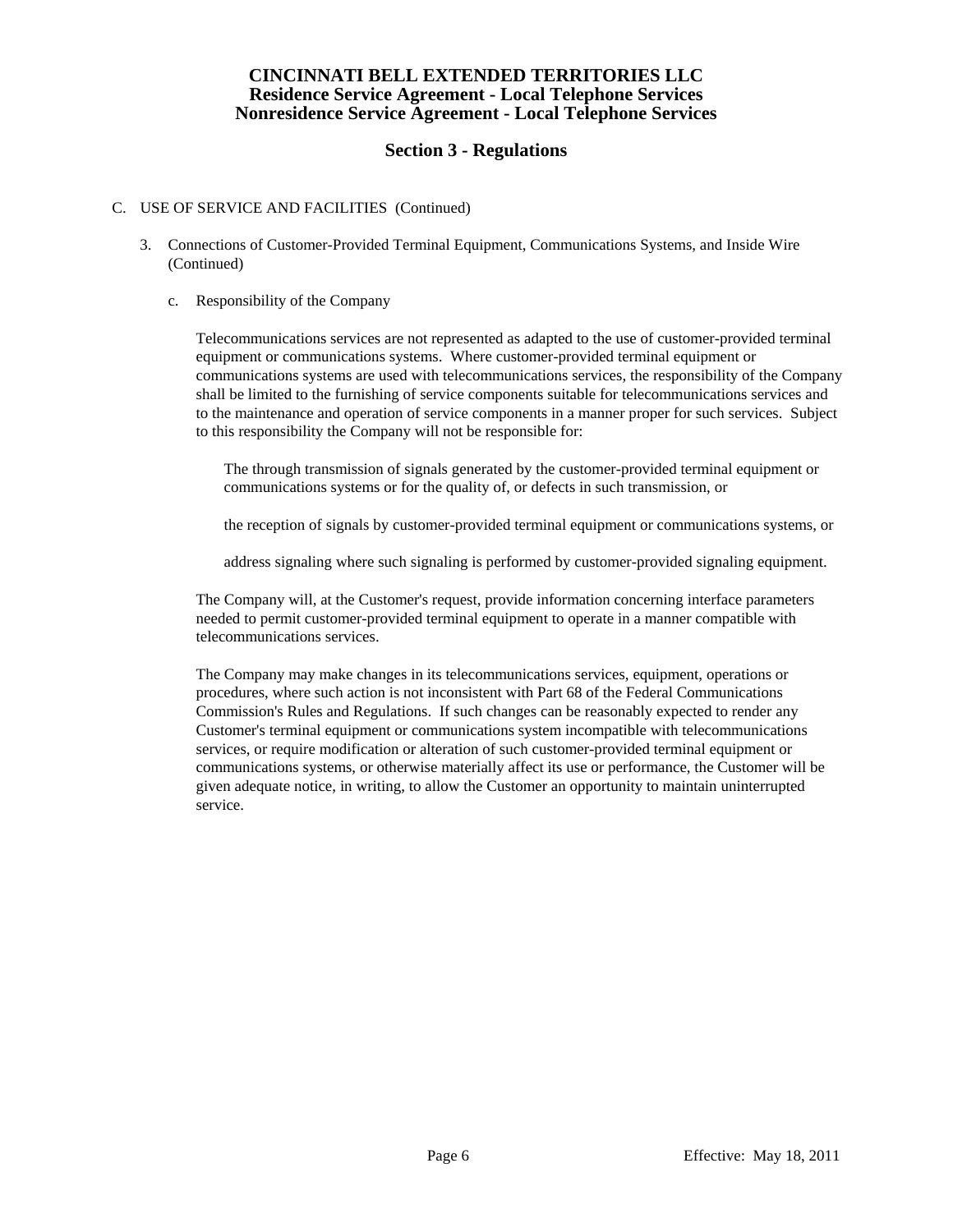# **Section 3 - Regulations**

### C. USE OF SERVICE AND FACILITIES (Continued)

- 3. Connections of Customer-Provided Terminal Equipment, Communications Systems, and Inside Wire (Continued)
	- d. Violation of Regulations

 When any customer-provided terminal equipment or communications system is used with telecommunications services in violation of any of the provisions in this part C.3., the Company will take whatever immediate action is necessary for the protection of the telecommunications network and Company employees, and will promptly notify the Customer of the violation.

 The Customer must discontinue use of the terminal equipment or communications system or correct the violation and must confirm in writing to the Company within 10 days, following the receipt of written notice from the Company, that such use has ceased or that the violation has been corrected. Failure of the Customer to discontinue such use or to correct the violation and to give the required written confirmation to the Company within the time stated above will result in suspension of the Customer's service until the Customer complies with the provisions of the Company's tariffs and/or service agreements.

e. Connection of Registered Equipment

 Registered Equipment denotes equipment which complies with and has been approved within the registration provisions of FCC Part 68.

 Customer-provided registered terminal equipment, registered protective circuitry, and registered communications systems may be directly connected at the Customer premises to the telecommunications network, subject to FCC Part 68.

f. Premises Wiring Associated With Registered Communications Systems

 Premises wiring is wiring which connects separately-housed equipment entities or system components to one another, or wiring which connects an equipment entity or system component with the telephone network interface or demarcation point not within an equipment housing. All premises wiring, whether fully protected or unprotected, must be installed in compliance with FCC Part 68.

 Customers who intend to connect premises wiring other than fully protected to the telephone network must give advance notice to the Company in accordance with the procedures specified in FCC Part 68 or as otherwise authorized by the Federal Communications Commission.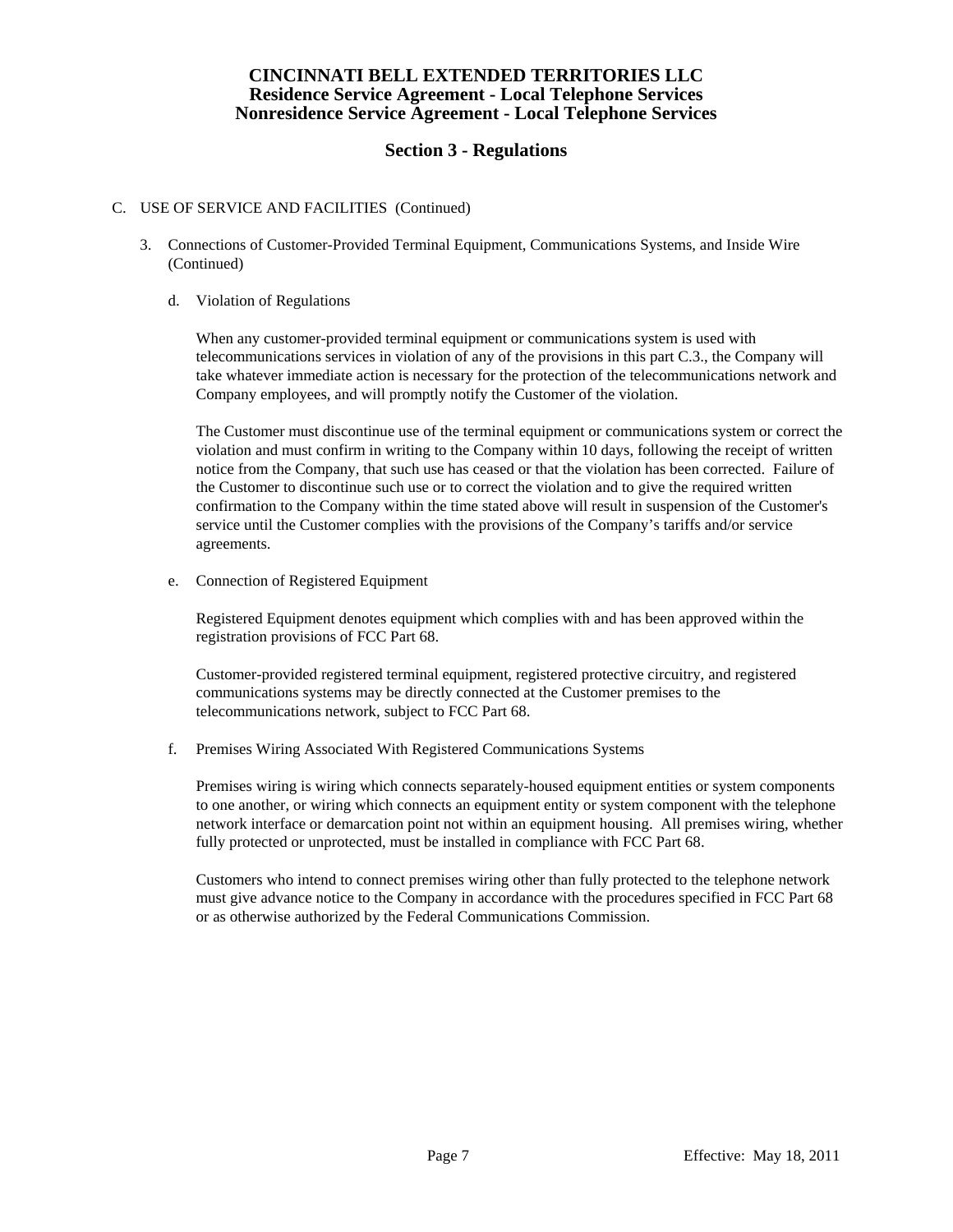# **Section 3 - Regulations**

## C. USE OF SERVICE AND FACILITIES (Continued)

### 4. Use of Local Exchange Service

 Local Exchange Service, as distinguished from pay telephone service lines, is furnished only for use by the Customer, the Customer's family, employees or representatives, persons residing in the Customer's household, or guests of the Customer, except as the use of the service may be extended to:

 Patrons, as opposed to tenants, of the customer where the use of the service by the patron is incidental to his patronage of the Customer, provided no charge is made by the Customer for such use.

 Patrons of the customer, and to the public in general, in connection with Automatic Dialing Telephone Units arranged for the origination of calls only to preselected telephone numbers.

 Another party on a different premises, to provide for the answering of calls during the customer's absence. Such a termination is furnished only with the understanding that outward calls are not to be placed from it, and on the condition that use of separate exchange service is available to the other party on the same premises.

 The Company will refuse to install Customer service, or to permit such service to remain on premises where the equipment is located so that the public in general, except as stated in this Part C.4., may make use of the service.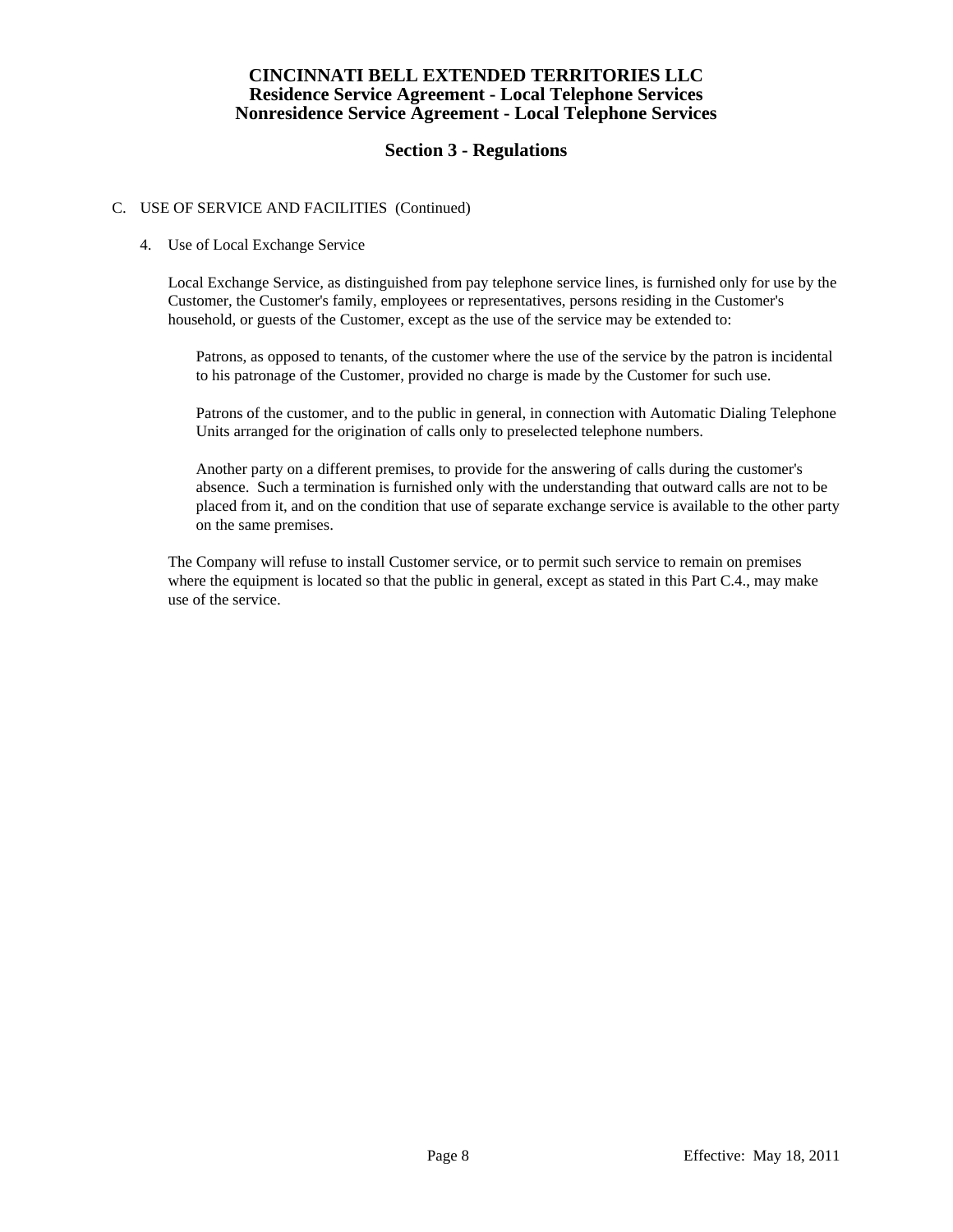# **Section 3 - Regulations**

### D. ESTABLISHMENT AND FURNISHING OF SERVICE

### 1. Application for Service

 The Company may refuse an application for service if objection is made by or on behalf of any governmental authority to the furnishing of service.

 An application for service becomes a contract upon the establishment of service. Neither the contract nor any rights acquired under it may be assigned or transferred in any manner except as specifically provided for in this Agreement. Requests for additional service, when established, become a part of the original contract, except that each item of additional service is furnished subject to payment of applicable charges. Any change in rates or regulations acts as a modification of all contracts to that extent, subject to Commission notice requirements.

 When an application for service is cancelled by the applicant or a Customer before service is established, the applicant or Customer may be required to reimburse the Company for all expenses, including engineering and construction costs, incurred by the Company as a result of the application before it received notice of cancellation. The amount of reimbursement, however, will not exceed the service, construction, installation, and termination charges that would have been applicable if the service had been established.

 When a request for additions, rearrangement, relocation, or modification of service or equipment is cancelled by a Customer before the work involved has been completed, the Customer may be required to reimburse the Company for all expenses, including engineering and construction costs, incurred by the Company as a result of the request before it received notice of cancellation. The amount of reimbursement, however, shall not exceed the service, construction, installation, and termination charges that would have been applicable if the work involved in complying with the request had been completed.

 If an applicant has an outstanding account with the Company, the Company reserves the right to reject application for service until the amount due has been paid in full.

 A contract for service may be transferred to another individual, partnership, association, or corporation. No billing adjustment previously furnished is made, and the new Customer must assume all outstanding indebtedness of the original Customer. A Change of Lessee charge may apply to service transferred in accordance with these provisions.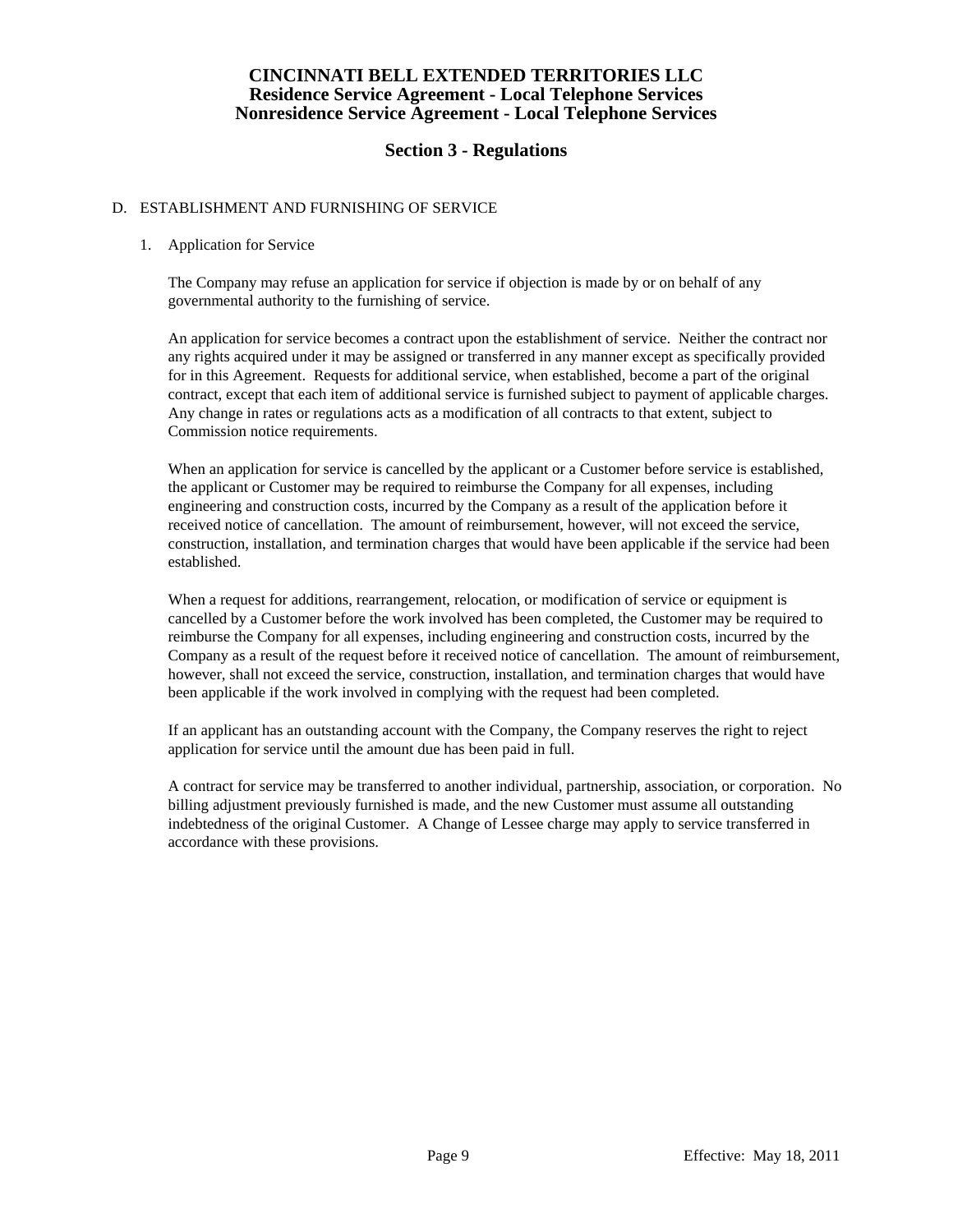# **Section 3 - Regulations**

### D. ESTABLISHMENT AND FURNISHING OF SERVICE (Continued)

### 2. Initial Service Period

 The initial service period for all service and facilities is one month on the same continuous property, except for Directory Listings, or as otherwise specified this Agreement. If a Directory Listing appears or will appear in the directory, the initial service period is the directory period. Each directory period is considered a separate initial service period.

 A move to a different continuous property is charged for as new installation of service. A new initial period applies at the new location and a termination charge may apply at the old location if the move occurs prior to the expiration of the initial service period.

3. Application of Nonresidence and Residence Rates

 Although the location of a Customer's telephone service or the type of directory listing desired may in most cases serve as a satisfactory basis for determining whether nonresidence or residence rates apply, final determination will be based on the criteria in this part D.3..

a. Nonresidence Rates

 Telephone service is classified and charged for as nonresidence when a nonresidence listing is furnished. Telephone service is also classified and charged for as nonresidence when:

- 1. The service is:
	- a. Used regularly in the pursuit of monetary gain from an occupation, commercial activity, or industrial effort; or
	- b. Used primarily in conjunction with a nonprofit activity of a service, organizational, professional, institutional, or charitable nature; or
	- c. Advertised regularly for the purpose of soliciting calls to the Customer's telephone number;

### and

- 2. The customer is not:
	- a. A Customer of other nonresidence telephone service used in the principal conduct of the activity in which the Customer is engaged; or
	- b. An employee or a representative of a Customer to other nonresidence telephone service used in the principal conduct of the activity in which the customer is engaged.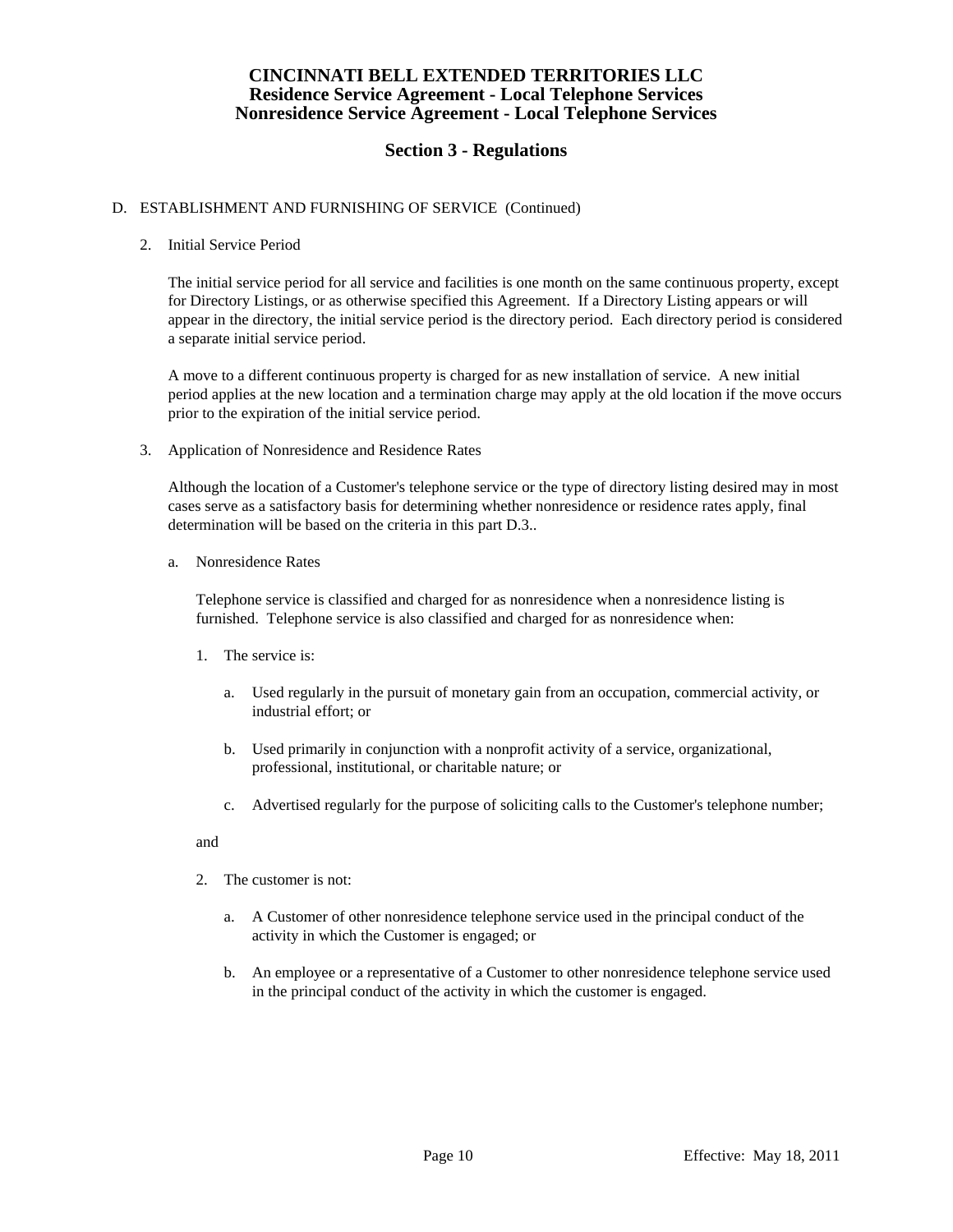# **Section 3 - Regulations**

## D. ESTABLISHMENT AND FURNISHING OF SERVICE (Continued)

- 3. Application of Nonresidence and Residence Rates (Continued)
	- b. Residence Rates

 Telephone service is classified and charged for as residence at all residences when the conditions requiring a nonresidence classification as set forth in Part D.3.a. preceding are not present.

 Telephone service is also classified and charged for as residence when furnished at any location as an access to a repeater control and/or autopatch facility of a bona fide amateur radio operator, organization, or society duly licensed as a primary station by the Federal Communications Commission as an amateur radio station pursuant to FCC Part 97. The Company may request a copy of the amateur radio station license prior to the installation of service.

 When it is determined that a residence service Customer is using the service in such a manner that it should be classified and charged for as nonresidence service under the above provisions, the Company will reclassify the service of the Customer to nonresidence and bill the Customer the appropriate nonresidence rates. In the event the Customer refuses to pay the applicable nonresidence rates, the Company may temporarily deny or discontinue the service under the provisions of this Agreement applicable to payment for service.

4. Conversion of Nonresidence Service to Residence

 Purchase of local residential service for use or resale as nonresidence service is prohibited. The Company may limit conversions of nonresidence service to residence in accordance with this restriction. A nonrecurring charge applies to service converted from nonresidence to residence, or vice versa.

5. Flat Rate and Measured Service Combinations

 Combinations of Flat Rate and Measured Services are not furnished on the same continuous property, except where the two services are used for separate purposes and are not used to supplement each other.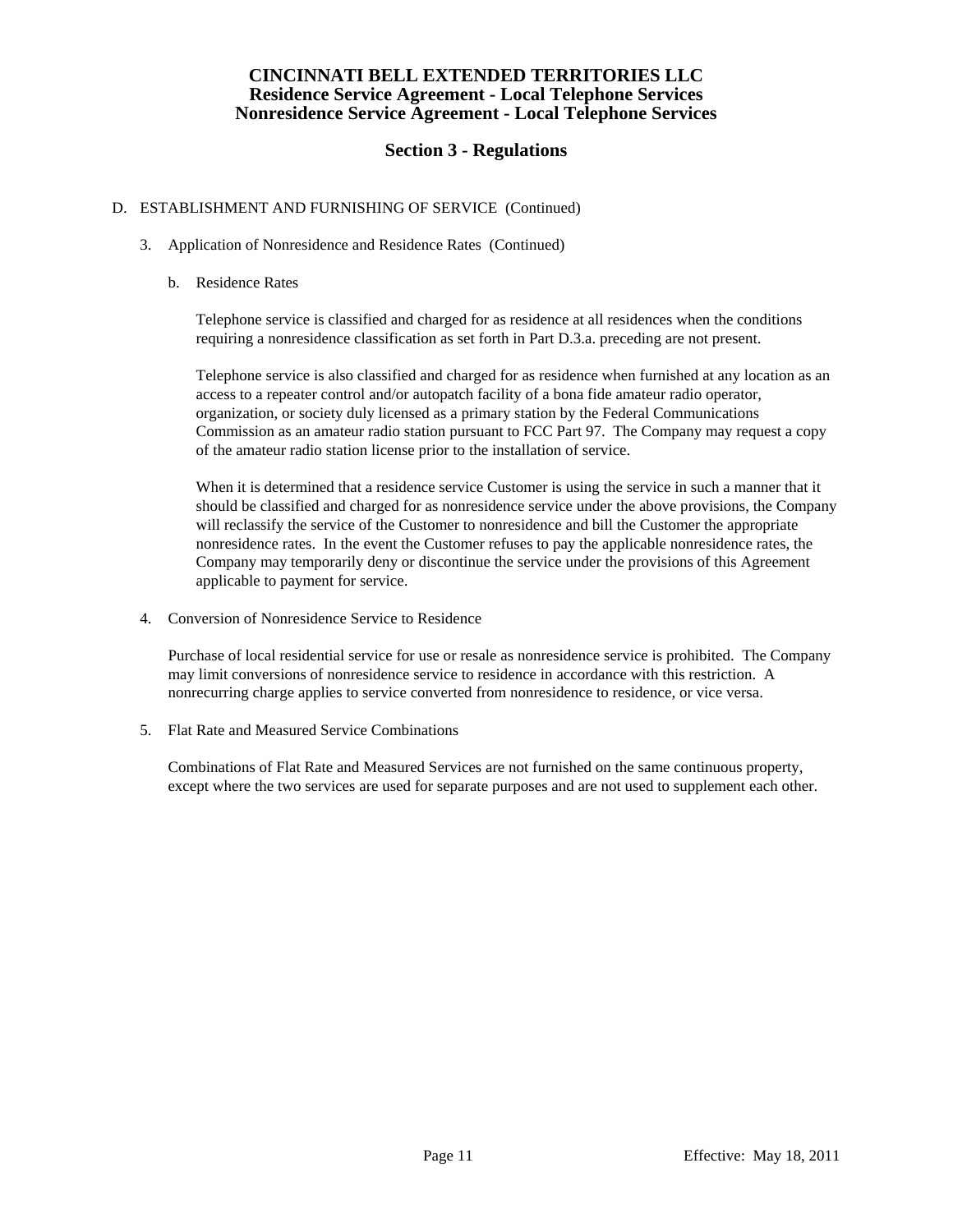# **Section 3 - Regulations**

### D. ESTABLISHMENT AND FURNISHING OF SERVICE (Continued)

### 6. Telephone Numbers

 The Company will administer telephone numbers in keeping with the rules and requirements of this Commission and the Federal Communications Commission and in accordance with the procedures established by the North American Numbering Plan Administrator (NANPA) and the Number Pooling Administrator. The Customer has no property right in the telephone number which is assigned by the Company, or any right to continuance of service through any particular central office, and the Company reserves the right to change the telephone number or the central office designation, or both, of a Customer whenever it deems it necessary to do so in the conduct of its business and the number change is technically unavoidable.

### 7. Advance Payments

 Advance payment may be required for extraordinary expenses, including, but not limited to, special construction costs associated with a particular service installation.

### 8. Deposits

 The Company may, in order to safeguard its interests, require an applicant or a customer to make a suitable deposit to be held by the Company as a guarantee of the payment of charges. The fact that a deposit has been made in no way relieves the applicant or Customer from complying with the Company's regulations concerning advance payments and the prompt payment of bills on presentation. When the contract is terminated, the amount of the deposit and any accrued interest as required by law is credited to the Customer's account and any credit balance which may remain is refunded. The Company will review annually each active account for which a deposit is being held and will refund the deposit plus accrued interest as required by law for qualified Customers in the form of a check or credit.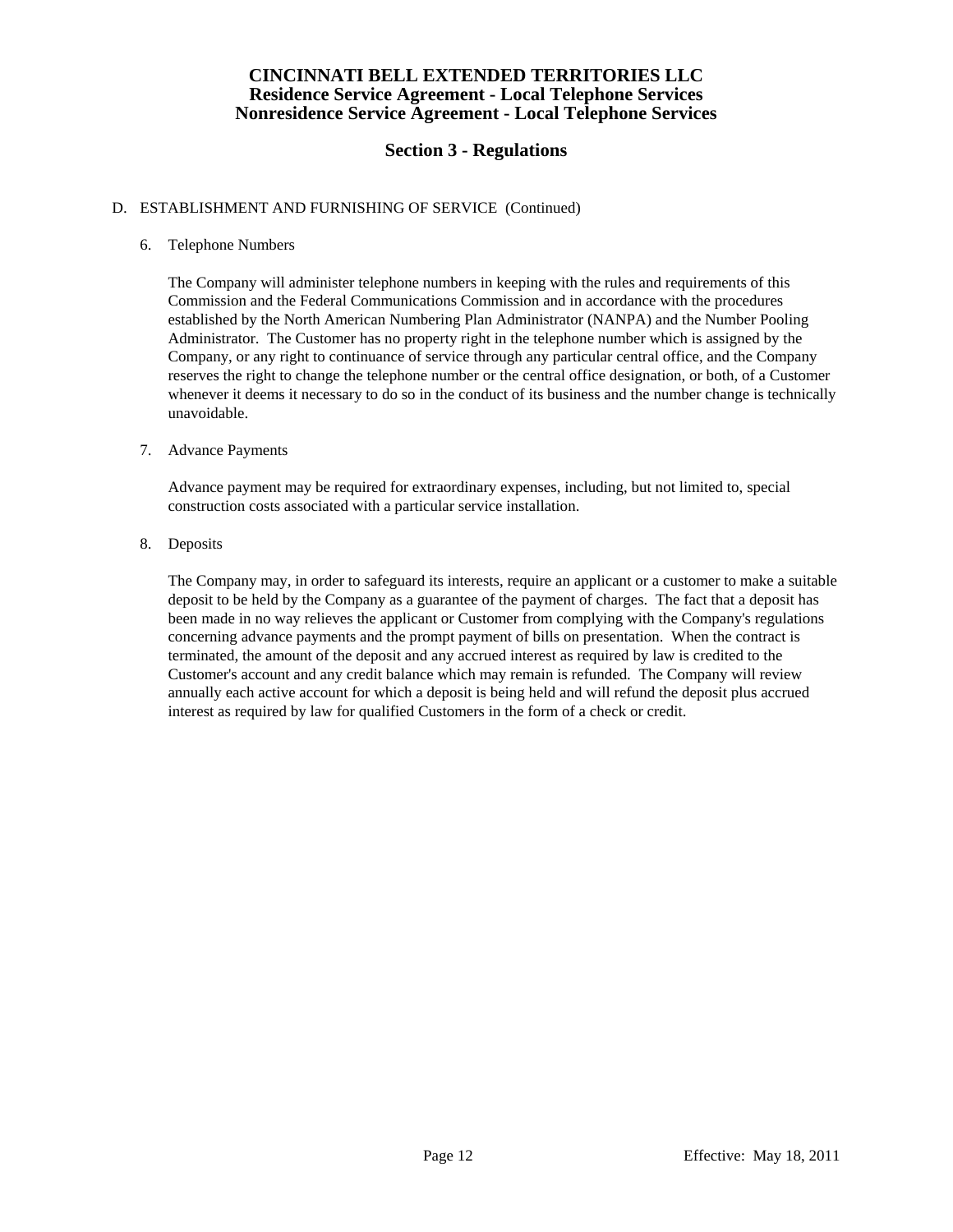# **Section 3 - Regulations**

### D. ESTABLISHMENT AND FURNISHING OF SERVICE (Continued)

### 9. Payment for Service

 Bills are rendered monthly and include charges for local service for the current service month and any applicable usage charges.

 A Customer's bill will not be due earlier than 21 days from the bill date printed on the bill. If the bill is not paid by the due date, it then becomes past due. The Customer is responsible for payment monthly, and in accordance with the 21 day provision for payment, of all charges for facilities and services furnished the Customer, including charges for services originated or charges accepted at such facilities.

 Prior written notice will be given if service is to be temporarily denied or the contract terminated for the non-payment of any sum due in accordance with Part D.10. following. Service will not be denied prior to seven days from the postmark on the notice.

 All service provided to the same Customer, regardless of the tariff and/or service agreement under which the service is provided, is considered one service for payment purposes. All service may be disconnected for non-payment even though payment is current for service provided under one or more tariffs or service agreements.

 A Customer who orders service or equipment installations, moves, or changes prior to the date of any increase in the one-time charge applicable to such work will be subject to the one-time charge in effect at the time the Customer's order was received by the Company, provided the work is completed within the Company's normal installation interval in effect at the time the order was placed. However, if subsequent to the effective date of the increase in the one-time charge, the completion of such work is delayed beyond the Company's normal installation interval and the delay is not caused by the Company, the Customer will then be subject to the one-time charge in effect at the time the work is completed by the Company.

 Customers who do not pay for service in accordance with this section may be assessed a Late Payment Fee and/or a Returned Check Charge pursuant to Section 13 of this Agreement.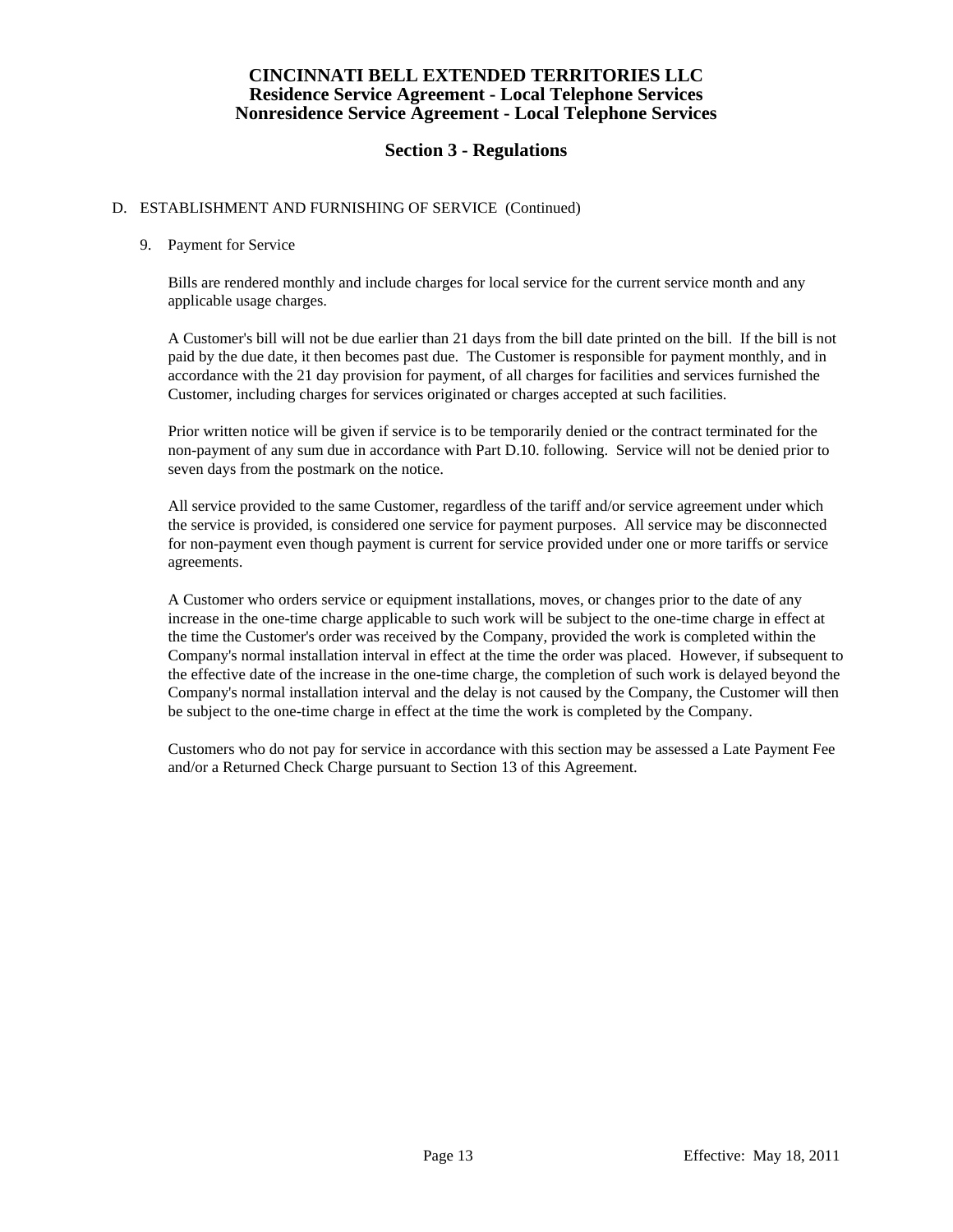# **Section 3 - Regulations**

### D. ESTABLISHMENT AND FURNISHING OF SERVICE (Continued)

### 10. Denial or Disconnection of Service

Service may be disconnected or refused when any of the following conditions exist:

 Violation of or noncompliance with the PUCO's regulations governing service supplied by the Company;

Failure to comply with municipal ordinances or other laws pertaining to telecommunications services;

Refusal by the Customer to permit the Company necessary access to its facilities or equipment;

Failure to establish credit or make a deposit, when requested, for initial, current, or additional service;

 When an emergency may threaten the health or safety of a person, a surrounding area, or the Company's distribution system;

 A Customer uses telecommunications equipment in such a manner as to adversely affect the Company's equipment, its service to others, or the safety of the Company's employees or customers;

A Customer's tampering with any facilities or equipment furnished and owned by the Company;

Violation of or noncompliance with the Company's rules, this Agreement, or the Company's tariffs.

 The Company will provide advance notice before service is refused, temporarily denied, or disconnected except where the Customer tampers with the Company's equipment, the use or misuse of the Company's service and/or equipment adversely affects service to other customers, or to mitigate or avoid a safety hazard.

 If residence Customer demonstrates that disconnection of service would be especially dangerous to the health of the Customer or a member of the Customer's household, the Company will consider this circumstance when offering extended payment arrangements to avoid disconnection. Payment arrangements will be offered regardless of the credit class of the Customer.

 The Company, under these provisions, may either temporarily deny service or terminate the contract without incurring any liability. The Company will provide Warm Line service in accordance with 4901:1-6-13 O.R.C., as this regulation exists or may subsequently change, to all customers whose service is temporarily denied for nonpayment.

 Customers whose service is temporarily denied may be assessed a Restoral of Service Charge as shown in Section 13 of this Agreement.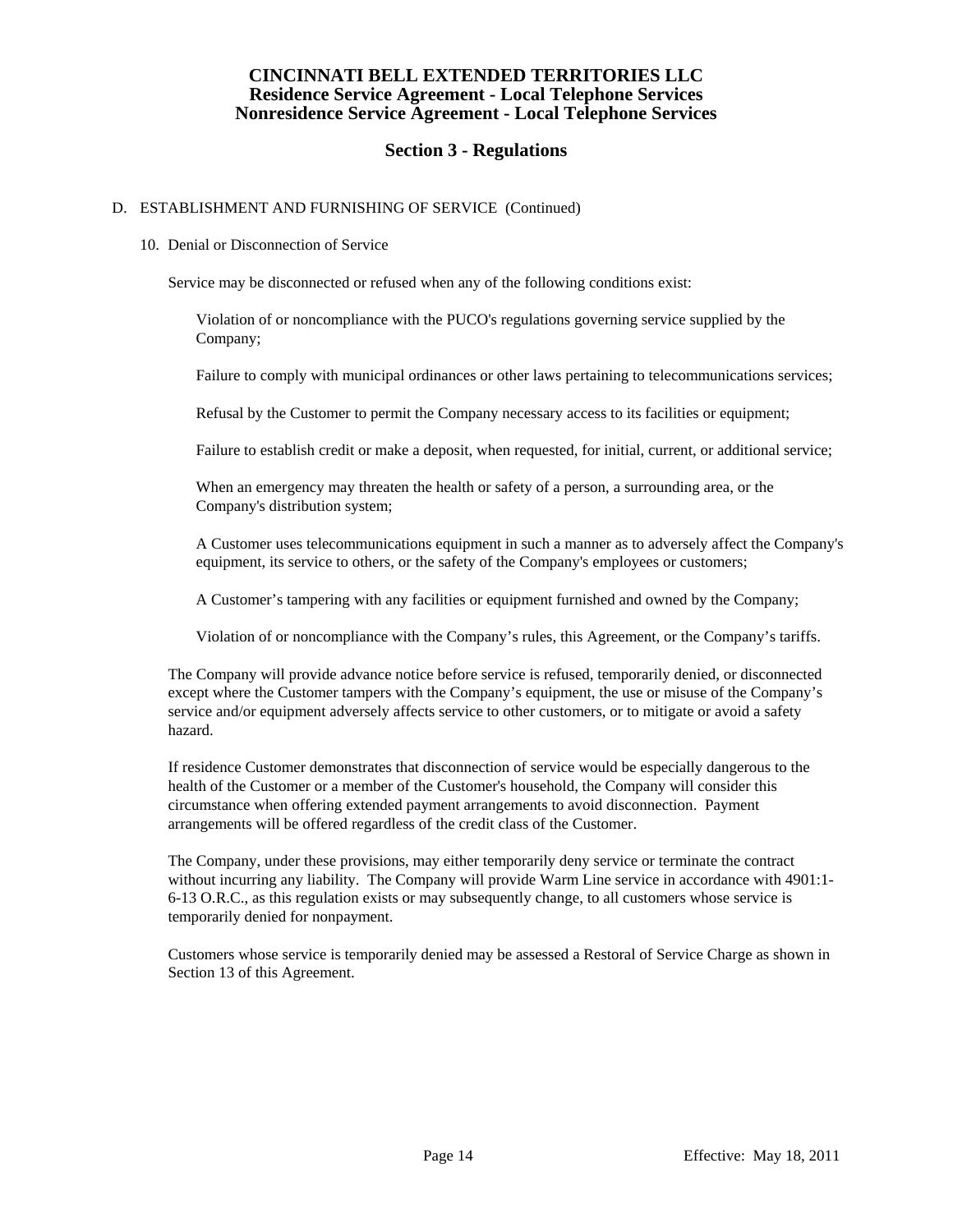# **Section 3 - Regulations**

### D. ESTABLISHMENT AND FURNISHING OF SERVICE (Continued)

### 10. Denial or Disconnection of Service (Continued)

 The Company reserves the right to discontinue or refuse service because of abuse or fraudulent use of service. Abuse or fraudulent use of service includes the use of service or facilities of the Company to transmit a message or to locate a person or otherwise to give or obtain information without payment, or violation of any law or regulation pertaining to telecommunications service.

Service may not be refused, denied or disconnected for any of the following reasons:

 Delinquency in payment for service by a previous occupant at the premises to be served, other than a current member of the same household;

Failure to pay for a class of service different from that being provided to the location of the account;

 Failure to pay any amount which, according to established payment dispute and resolution procedures, is in bona fide dispute;

 The Company acting on its own behalf as a toll provider or on the behalf of any toll provider, subject to billing and collection agreements, may block a Customer's access to the toll provider for the nonpayment of toll charges. Call Blocking will be administered in accordance with the terms and conditions specified in Section 19 of this Agreement. The Company may universally block access to toll as long as the blocked Customer is not denied the right to elect, through a presubscribed interexchange change (PIC) mechanism, any subsequent toll service provider that is willing to provide such service.

### 11. Maintenance and Repairs

 The Company undertakes to maintain and repair the equipment and facilities which it furnishes to customers pursuant to its tariffs and service agreements. The Customer is responsible for damages to equipment or facilities of the Company caused by the negligence or willful act of the Customer. The Customer may not rearrange, disconnect, remove, or attempt to repair, or permit others to rearrange, disconnect, remove, or attempt to repair any equipment or facilities which the Company maintains or repairs without the express consent of the Company.

 If trouble develops and the Customer has any equipment or facilities which the Company does not maintain or repair, the Customer will make appropriate tests to determine whether that equipment or facility is the cause of the trouble before reporting an out-of-service or other trouble condition to the Company.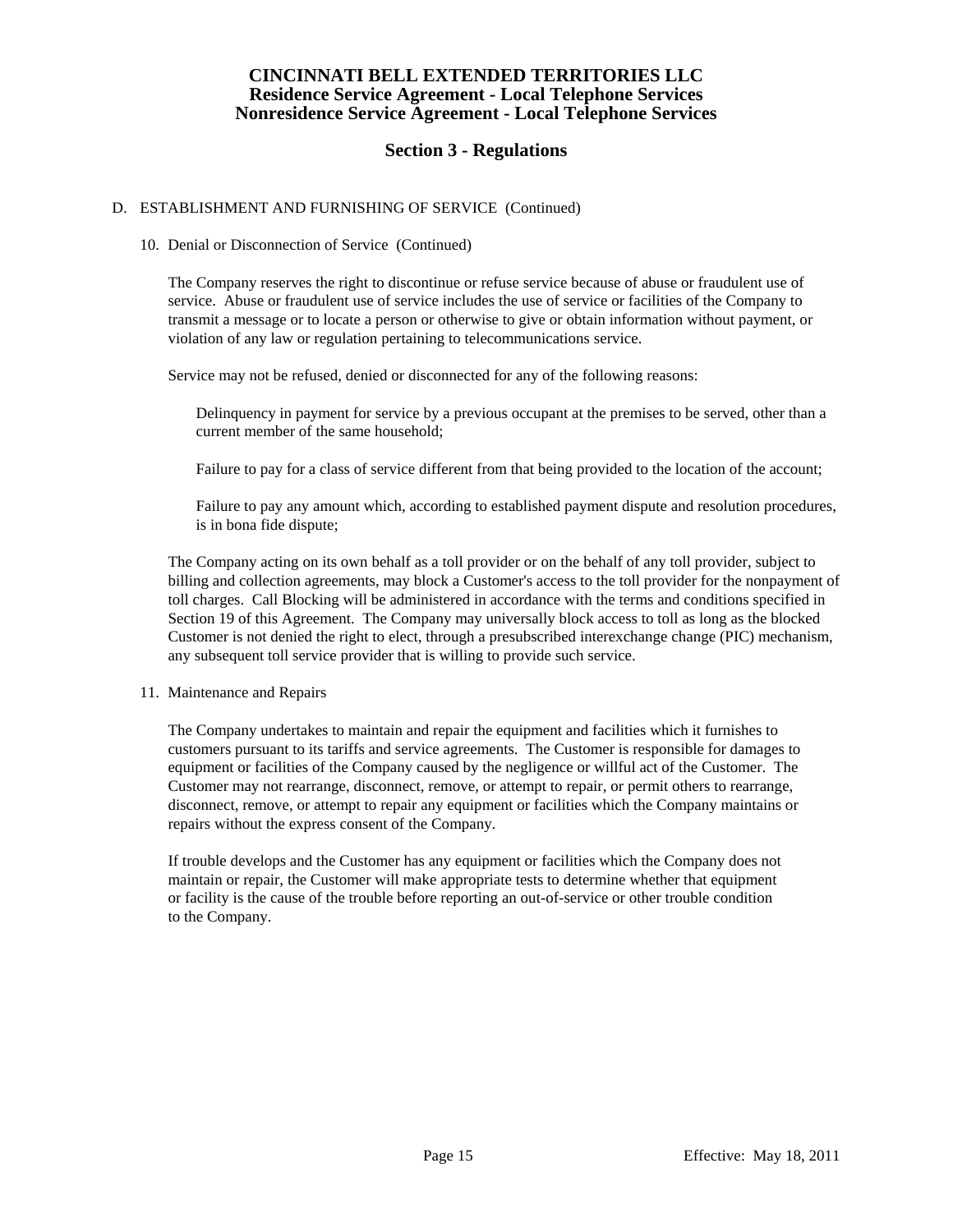# **Section 3 - Regulations**

## D. ESTABLISHMENT AND FURNISHING OF SERVICE (Continued)

### 12. Toll Limitation

 Toll Limitation limits a Customer to eight hundred (800) minutes of unpaid toll usage. The 800 minutes of toll usage consists of all toll usage that is provided by the Company or any other toll provider for whom the Company provides billing service, and is based on actual, current unpaid usage, not just usage that has already appeared on the Customer's bill.

 When a Customer reaches a threshold limit of toll minutes, a message will be played to the Customer when the Customer attempts to place the next toll call. This message will state that the Customer has reached a threshold number of minutes and has only a certain number of available minutes before Toll Limitation is activated on the account. Additionally, the Customer will be directed to contact the Company if the Customer has any questions.

 The Customer will be blocked from initiating toll calls after hanging up on any call that carries the Customer past 800 minutes of accumulated unpaid toll minutes. Upon reaching the 800 minute limit, if the Customer is presubscribed to any toll carrier for which the Company is the primary billing agent for  $1+$ calling, the Customer will have both 1+ calling and dial around capabilities blocked. If the Customer's presubscribed carrier is not a carrier for which the Company is the primary billing agent for  $1+$  calling, then only the Customer's dial around access will be blocked. Once blocked, the Customer will not be able to begin making toll calls again until the Customer has paid the full amount of toll charges owed.

 Access to local calling, emergency services (911) and "800" numbers will not be effected by this restriction. Customers attempting to access restricted services, i.e. toll, will be automatically routed to either a recorded announcement or a customer service representative for information regarding service restoration.

 Customers may request this service as a means of limiting their toll or the Company may implement Toll Limitation on its own in order to limit its risk in regard to uncollectible accounts. The Company will inform a Customer when placing an order for service if the Customer is being placed on Toll Limitation. When a Customer is placed on Toll Limitation, the Company will send a letter to the Customer outlining the specifics of Toll Limitation.

 Toll Limitation does not preclude requiring a deposit for toll service. Customers who are to be placed on Toll Limitation may be required to pay a deposit depending on their credit history. Deposits will be based upon a minimum of 800 minutes of usage per month or upon the terms and conditions established by the toll provider.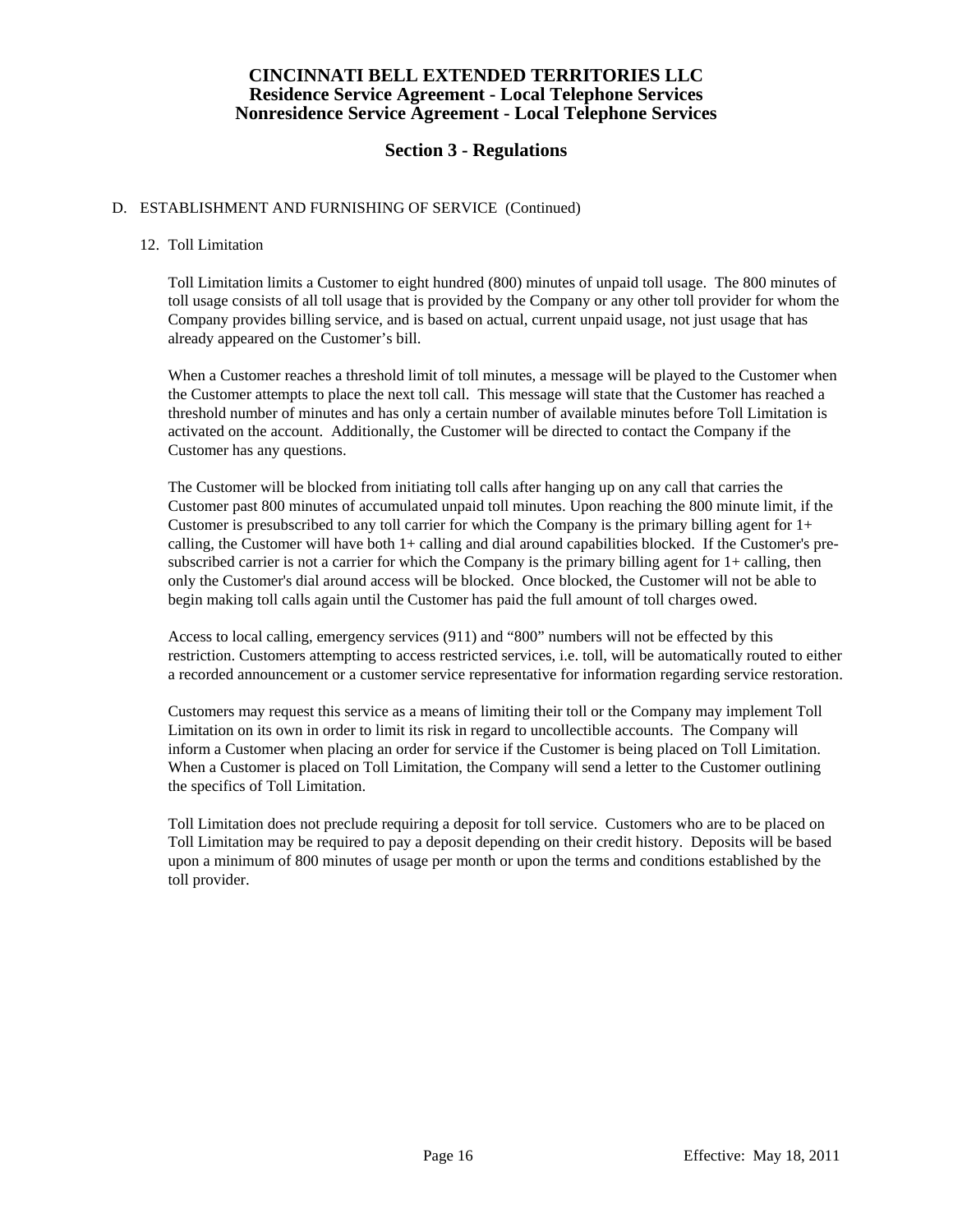# **Section 3 - Regulations**

### D. ESTABLISHMENT AND FURNISHING OF SERVICE (Continued)

### 13. Monthly Fees and Surcharges

 Customer agrees to pay, where applicable, all taxes, surcharges, assessments, government imposed or permitted charges, and other fees that are imposed on or associated with the services purchased under this Agreement, including but not limited to 911 and TRS surcharges, except for charges where the Customer is certified as exempt.

### 14. Grandfathered Services

 Grandfathered services are available only for existing customers of that service. Grandfathered services are not furnished for new installations, regrades, or moves unless exceptions are specified in the section of this Agreement addressing a specific grandfathered service.

 A Customer with a grandfathered service may change to an available service free of initial change charges or nonrecurring charges.

15. Special Equipment and Arrangements

 Special equipment and arrangements requested by customers and not otherwise provided for in this tariff may be furnished where possible, if not detrimental to any of the services furnished by the Company, at charges that are in addition to other applicable charges.

16. Overtime

 For work performed outside the normal working hours of the Company at the request of the Customer, the additional expense incurred by the Company is charged to the Customer in addition to other charges which are applicable. In such cases, charges based on the cost of labor, materials, and other costs incurred by or charged to the Company will apply. The Customer will be notified in advance if such charges may apply.

17. Wire Tap Investigation

 When a wire tap investigation is made by the Company at the request of a Customer, and no wire tap trouble condition in Company equipment or facilities can be found, the cost incurred for inspection of the facilities and equipment serving the Customer may be charged to the Customer.